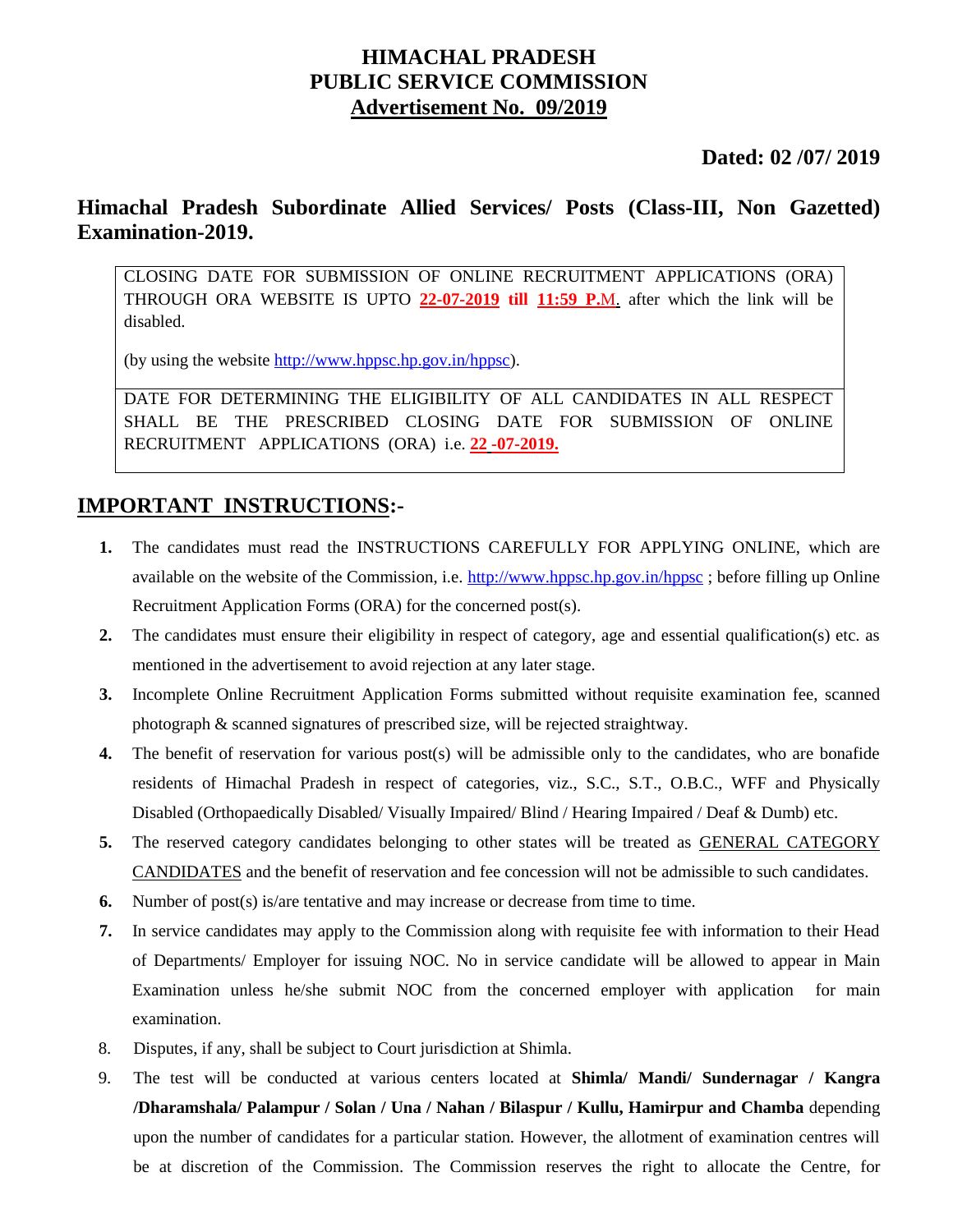examination to the candidate, keeping in view the preference recorded in the application form. It is not necessary and binding for the Commission, to allocate the desired examination centre to candidate. Examination Centres are allocated by the Commission, keeping in view the capacity of examination centres and administrative convenience. No application for change of centre or any other entry in the application form shall be entertained.

### **ONLINE APPLICATIONS ARE INVITED FROM THE DESIROUS AND ELIGIBLE CANDIDATES for recruitment to various backlog post(s) to be filled up on the basis of Himachal Pradesh Subordinate Allied Services/ Posts Examination-2019. The detail of the post(s) is as under:-**

| Sr.            | <b>Name</b>       | Name of post<br>of       | No. of posts                                   | Pay scale                            |
|----------------|-------------------|--------------------------|------------------------------------------------|--------------------------------------|
| N <sub>0</sub> | <b>Department</b> |                          |                                                |                                      |
|                |                   |                          |                                                | contractual amount $\omega$<br>Fixed |
| 1.             | Cooperation       | Inspector/Inspector      | 43 (UR=06, UR BPL = 07,                        | $Rs.13900/-$ per month               |
|                |                   | (Audit) Cooperative      | UR WFF = 01, S.C. =13,                         |                                      |
|                |                   | Societies                | SC BPL = 01, S.T. = 01,                        |                                      |
|                |                   |                          | S.T.BPL= 01, OBC = 10 $&$                      |                                      |
|                |                   | (Contract basis)         | OBC BPL $=03$ )                                |                                      |
| 2.             | Election          | <b>Election Kanungo</b>  | $[07 \text{ (UR. = } 02, \text{ UR BPL} = 02,$ | Fixed contractual amount $\omega$    |
|                |                   | (Contract basis)         | $S.C=02 \& OBC=01$                             | $Rs.11910/-$ per month               |
| 3.             | Industries        | <b>Extension Officer</b> | $[04]$ [UR BPL = 01 & SC=03]                   | Fixed contractual amount @           |
|                |                   | (Contract basis)         |                                                | $Rs.13900/-$ per month               |

## **HOW TO APPLY:-**

**The Candidates must apply online through the website <http://www.hppsc.hp.gov.in/hppsc>**. **Applications received through any other mode would not be accepted and summarily rejected.** 

**Detailed instructions for filling up Online Recruitment Application(s) are available on the above mentioned website.**

## **ELIGIBILITY CONDITIONS:-**

- (1) **Nationality**:- The Candidate must be a citizen of India.
- (2) **Minimum educational qualification**:- A Candidate must hold a **Bachelor degree** of any of the universities incorporated by an Act of the Central or State Legislature in India or other Educational Institutions established by an Act of Parliament or declared to be a deemed university under section 3 of the University Grants Commission Act, 1956 or possesses an equivalent qualification.

**Note:- Candidates possessing professional and technical qualifications, which are recognized by the State Government as equivalent to professional or technical degree, would also be eligible for admission to the examination.** 

**Desirable:-** Knowledge of Customs, manners and dialects of Himachal Pradesh and suitability for appointment in peculiar conditions prevailing in the Pradesh.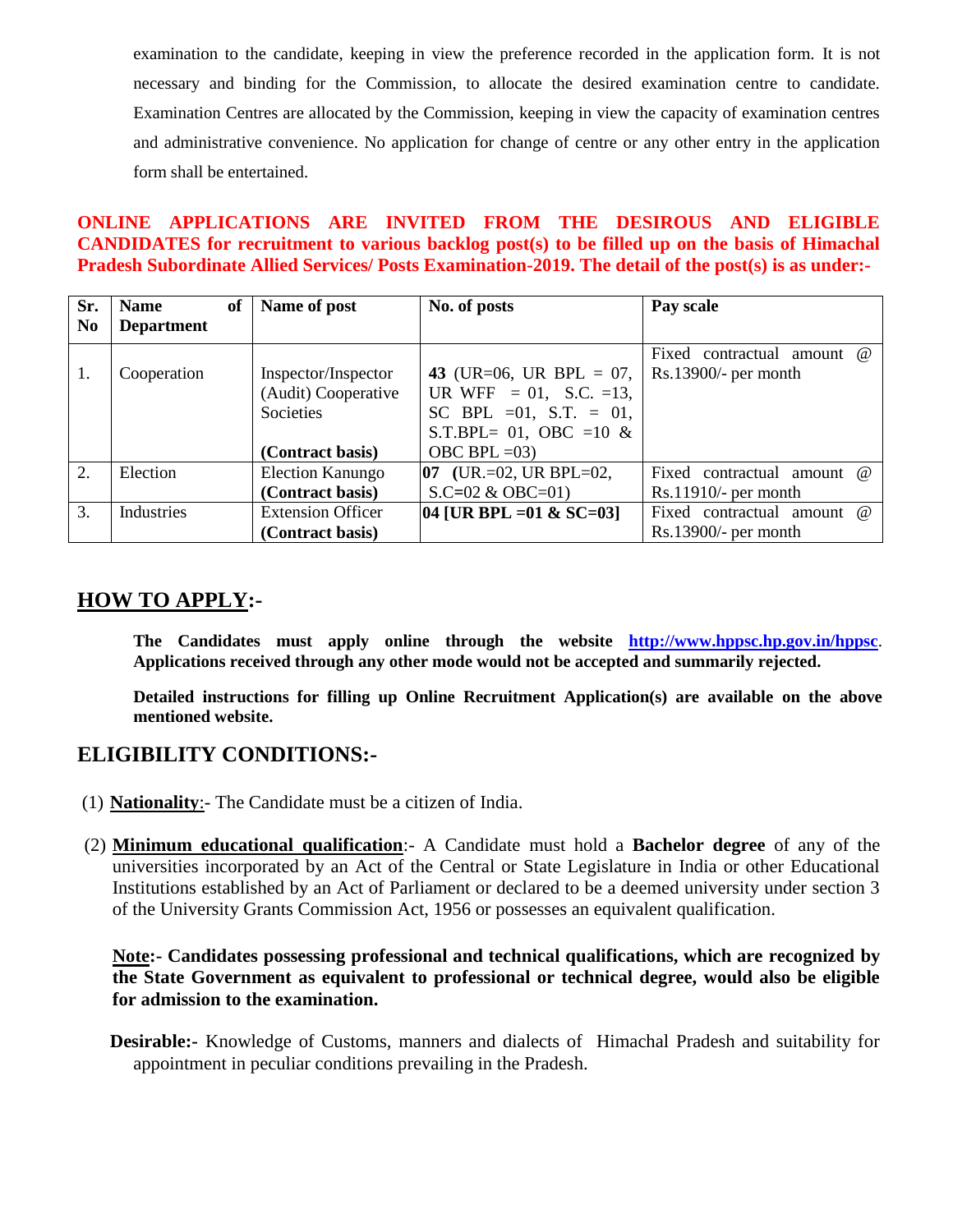## **(3) AGE:** - **Between 18 years and 45 years.**

- a. **Age of a candidate shall be reckoned as on 01-01-2019.**
- b. Five years relaxation in upper age limit is admissible only to the bonafide SC of H.P. / ST of H.P. / OBC of H.P. /WFF of H.P. / Persons with disabilities of Himachal Pradesh. For H.P. Govt. employees and Ex-servicemen of H.P.; age relaxation is as per Government's instructions issued from time to time.

## **CATEGORY CLAIMS:***-*

The category of the candidate claimed in the profile before he / she applies for the post shall be treated as final. In case his / her category undergoes a change before the prescribed closing date for submission of online application through OTRS then the candidate shall have to cancel his / her previous application and apply afresh under the category which he / she intends to claim after updating category in his / her profile. In such a situation the fee deposited by the candidate earlier shall stand forfeited and he / she shall have to deposit fresh fee as is applicable for the category claimed by him / her. However, in case of change of category which is beyond the control of the candidates, the Commission may consider such cases on case to case basis subject to submission of documentary proof by the candidates. Such claims shall be entertained on or before the conduct of screening test / written examination or 07 (seven) days before the personality test in case there is no screening test (Computer Based Test (CBT) or Offline Test) / preliminary examination, as the case may be.

The S.C. of Himachal Pradesh / S.T. of Himachal Pradesh / O.B.C. of Himachal Pradesh/ BPL of Himachal Pradesh / WFF of Himachal Pradesh / Ex-Servicemen of Himachal Pradesh and Physically Disabled of Himachal Pradesh candidates must possess such certificates(s) in support of their claims made in the Online Recruitment Application(s) (ORA) while applying for the concerned post(s). **The benefit of reservation**  will be admissible on parental basis only. All the candidates belonging to reserved categories are also required to go through the relevant instructions of the Government of Himachal Pradesh issued from time to time in order to ensure that they are eligible under a particular category and possessing a valid certificate till the final selection to the post(s).

### **1. OBC of H.P. (OTHER BACKWARD CLASSES OF HIMACHAL PRADESH):-**

The candidates belonging to OBC of H.P. category must produce OBC certificate(s) on the prescribed format valid till the relevant term of the Financial Year (i.e. 1<sup>st</sup> April to 31<sup>st</sup> March) as notified by the Government of Himachal Pradesh (in the Department of Revenue) in Rajpatra dated 9<sup>th</sup> January, 2012. Candidates must have a valid OBC Certificate covering the entire period **from last date of submission of online applications till the last date of submission of Main Application Form along with an undertaking that his / her status as OBC has not been changed and he / she has not been excluded from the category of O.B.C. of H.P. on account of being covered under creamy layer.** 

### **2. WFF OF H.P. (WARDS OF FREEDOM FIGHTERS OF HIMACHAL PRADESH)**:-

For the posts reserved for Wards of Freedom Fighters of Himachal Pradesh (WFF of H.P.), sons/ grandsons/ daughters/ grand daughters of Freedom Fighters of Himachal Pradesh, who have been appointed on regular basis as well as married daughters/ grand daughters shall not be entitled for the benefits of reservation provided to the wards of Freedom fighters in Government services, against the identical posts in the same scale. The employed children/ grand children and married daughters/ grand daughters of Freedom Fighters will be deemed to have been excluded from the definition of Freedom Fighter for the purpose to this extent. The children/ grand children of Freedom fighters of Himachal Pradesh, who have been appointed in Govt. / Semi Govt. or Private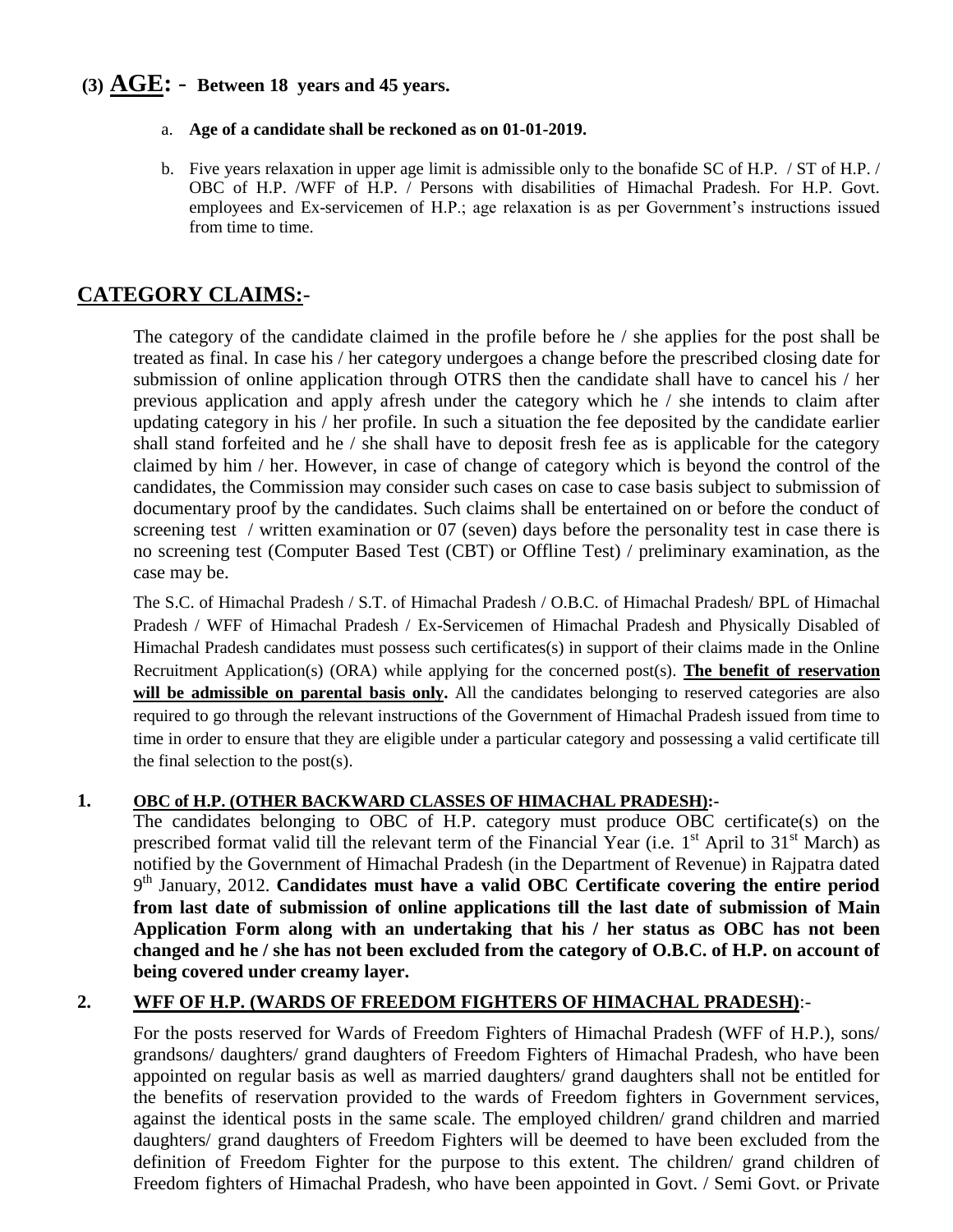sector etc. services against the post(s) reserved for the wards of Freedom Fighters on regular basis will remain entitled to compete for higher rank/ grade posts/ services on the basis of reservation earmarked to the wards of Freedom Fighters of Himachal Pradesh. The un-married daughters/ grand daughters will have to submit an affidavit being spinster (un-married) in support of their claim(s) issued by the authority authorized under the Indian Oath Act. Otherwise such candidates will be rejected straightway.

## **3. BPL OF HIMACHAL PRADESH**

 The candidate belonging to BPL of H.P. category must produce BPL certificate on the prescribed proforma which should not be more than six month old at the time of last date fixed for submission of Online Line Recruitment Application. Since the validity of BPL certificate is six months, the candidate have to submit valid certificate at the time of applying for main examination failing which their candidature will be rejected.

### **NOTE :**

- The date of determining the eligibility of all candidates in terms of **essential qualification(s) shall be reckoned as on the closing date for submission of Online Recruitment Applications (ORA) on the website of the Commission, i.e. 22 -07-2019.**
- Onus of proving that a candidate has acquired requisite degree/ essential qualification(s) by the stipulated date is on the candidate and in the absence of proof to the contrary, the date as mentioned on the face of certificate/ degree or the date of issue of certificate / degree shall be taken as date of acquiring essential qualification. No extra opportunity shall be provided to the candidates to produce appropriate certificates.
- In respect of equivalent clause in Essential Qualifications, if a candidate is claiming a particular qualification as equivalent qualification as per the requirement of advertisement, then the candidate is required to produce order/ letter in this regard, indicating the Authority (with number and date) under which it has been so treated otherwise the Online Recruitment Application is liable to be rejected.
- Onus of proving that a candidate belongs to OBC and BPL category and is possessing a valid certificate at the time of submission of ORA and application for main examination is on the candidate.

## **EXAMINATION FEES**:-

The detail of fee for respective categories is as under:-

| Sr.<br>No. | Category                                                                                                                                                                                                                                                                                                                                                              | Fee        |
|------------|-----------------------------------------------------------------------------------------------------------------------------------------------------------------------------------------------------------------------------------------------------------------------------------------------------------------------------------------------------------------------|------------|
| 1.         | <b>General Category</b><br>{including General Physically Disabled, i.e. Orthopaedically disabled, Deaf & Dumb,<br>Hearing impaired / W.F.F. of H.P./ Ex-Servicemen of H.P. relived from Defence<br>Services on their own request before completion of normal tenure, General wards of<br>Ex-SM of H.P., i.e. Dependent sons, daughters and wives of Ex-SM of H.P. and | $Rs.400/-$ |
| 2.         | candidates of other states (including reserved category candidates of other states)<br>Gen./S.C/S.T/OBC BPL                                                                                                                                                                                                                                                           | $Rs.100/-$ |
| 3.1        | S.C. of H.P. /S.T. of H.P. /O.B.C. of H.P. & PWD(Gen. PWD/S.C PWD/S.T.                                                                                                                                                                                                                                                                                                | $Rs.100/-$ |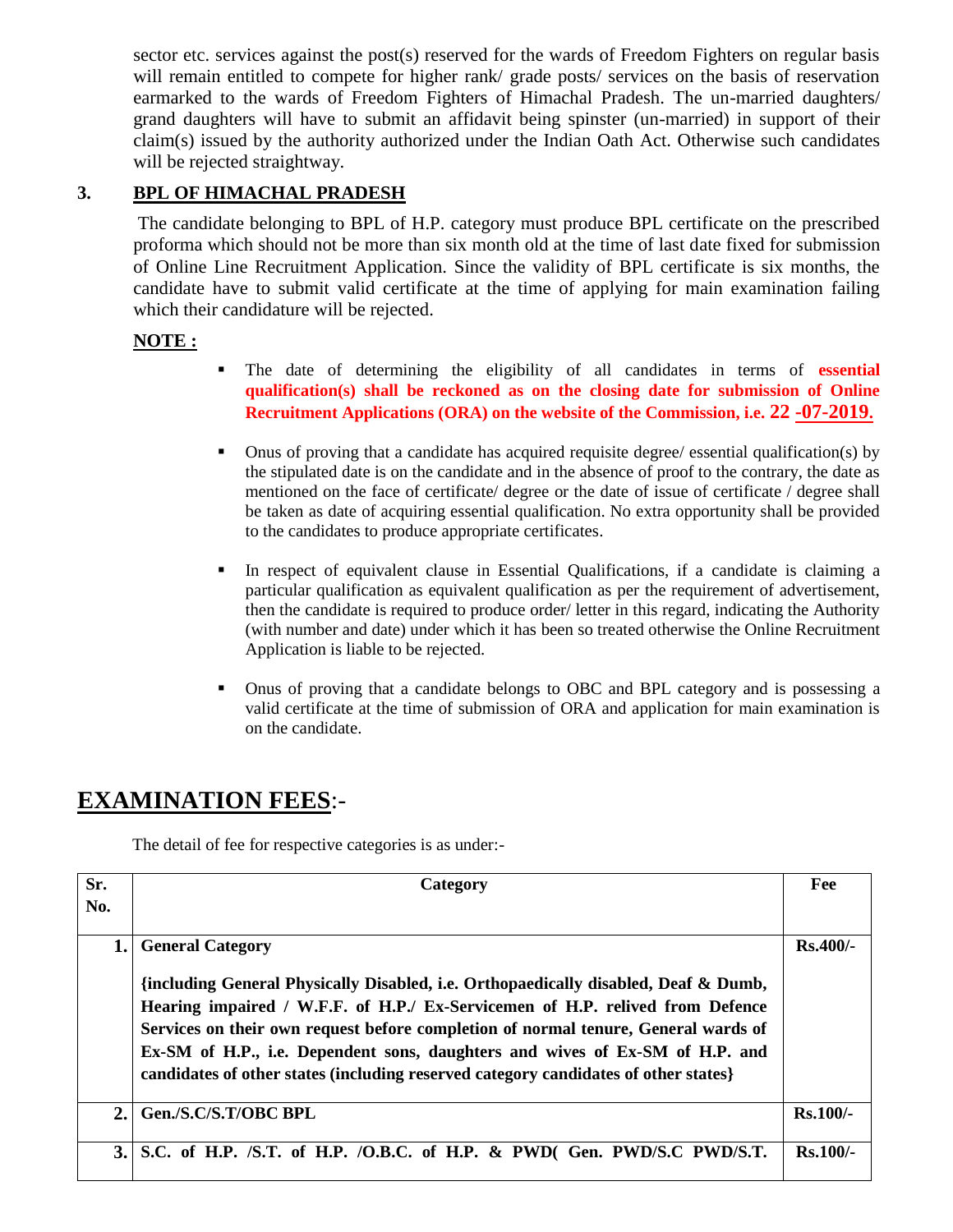| <b>PWD/OBC PWD of H.P)</b>                                                                                                                                                                                                                       |        |
|--------------------------------------------------------------------------------------------------------------------------------------------------------------------------------------------------------------------------------------------------|--------|
| { including S.C. / S.T. / O.B.C. Ex-Servicemen of H.P. relieved from Defence Services<br>on their own requests before completion of normal tenure and SC / ST/ OBC wards<br>of Ex-SM of H.P., i.e. Dependent sons, daughters and wives of Ex-SM} |        |
| Ex-Servicemen of H.P. (Ex-Servicemen, who are relieved from Defence Services after<br>completion of normal tenure) / Blind of H.P./ Visually Impaired of H.P.                                                                                    | No Fee |

## **Mode of Payment:**

Candidates can pay requisite Examination Fees through "**e-Payment**" i.e. through Debit Card, Credit Card and Net Banking.

Before applying online, all candidates are advised to go through detailed instructions given on the above mentioned website.

## **FACILITATION COUNTER FOR GUIDANCE OF CANDIDATES:-**

In case of any guidance/information/clarification regarding their online recruitment applications, candidature etc.; candidates can contact on any working day between 10:00 A.M. to 05:00 P.M. on the following Telephone Numbers:-

| Toll Free      | 1800 180 8004                                                                                              |
|----------------|------------------------------------------------------------------------------------------------------------|
| Reception:     | 0177-2624313 (all queries related to advertisement, posts etc.)                                            |
| Computer Cell: | 0177- 2629738 (all queries related to submission of online recruitment<br>applications, examination fees). |

(All queries will be attended on any working day between 10:00 AM to 5:00 PM.)

## **ADMISSION/ REJECTION**:-

**The information in respect of provisionally admitted on claim basis and rejected candidates (for want of requisite examination fees) will be uploaded on the website of the Commission before the conduct of Screening Test/ Examination for the post(s) of Himachal Pradesh Subordinate Allied Services/ Posts Examination, 2019. A list of rejected candidates (for want of fees) will be displayed on the website of the Commission. Online intimation will also be conveyed to the rejected candidates (for want of examination fees) through e-mail(s) and SMSes. No separate intimation in this regard will be sent by post. The candidates are therefore, advised to visit Commission's website from time to time for updates in their own interest.**

## **e- Admission Certificate(s):-**

No Admission Certificate(s) will be sent by post and provisionally admitted candidates will have to download their respective e-Admission Certificate alongwith instructions for the concerned post(s) from the official website of the Commission i.e. [www.hppsc.hp.gov.in/hppsc](http://www.hppsc.hp.gov.in/hppsc). Therefore, the candidates are advised to remember their User ID(s) and password(s) to log in to download their e-Admission Certificate(s). The provisionally admitted candidates will have to paste a passport size photograph duly attested by a Gazetted Officer on the space provided on the downloaded e-Admission Certificate(s), failing which he/she will not be allowed to appear in the Screening Test/Examination, in any condition/ circumstances, whatsoever.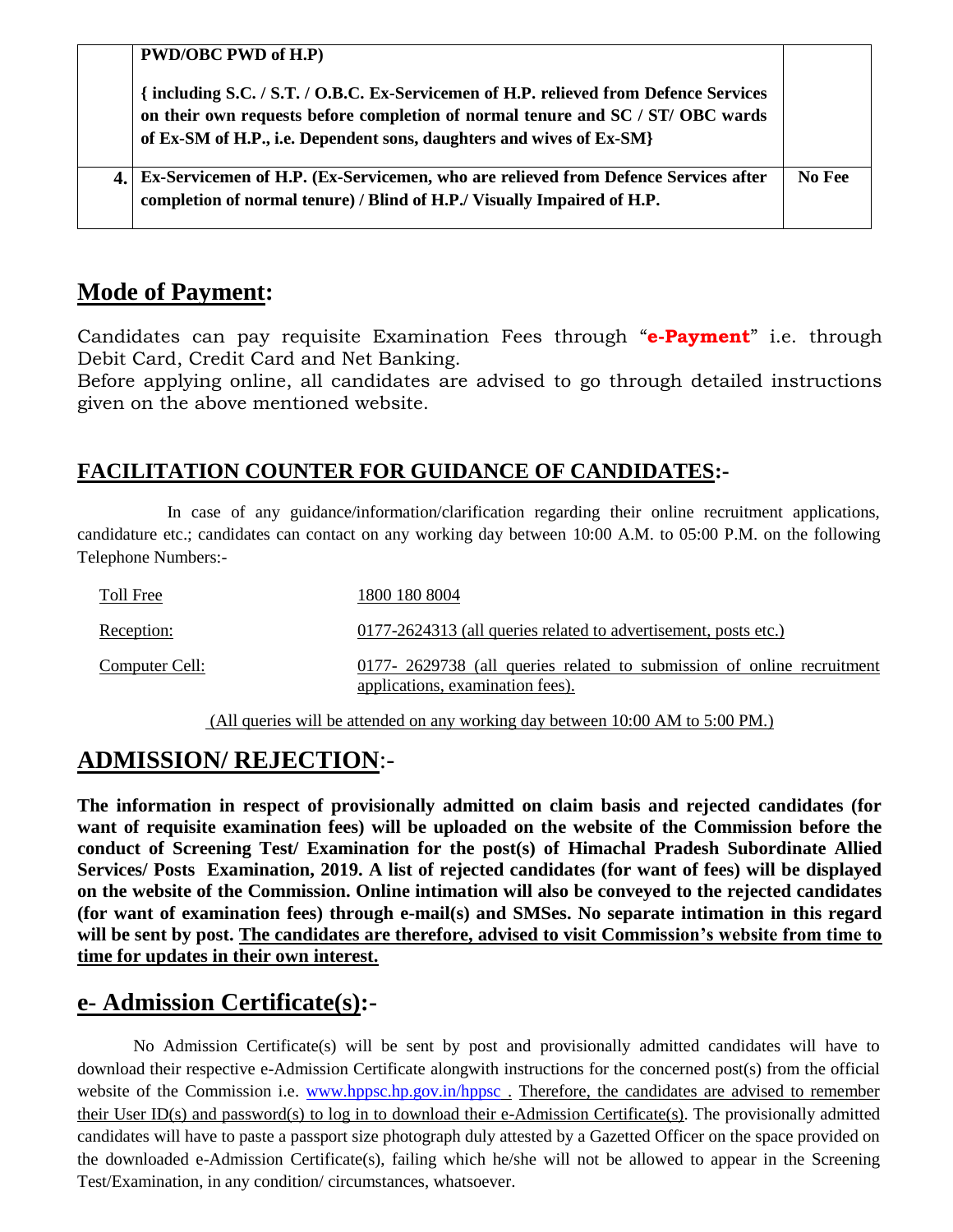**Note: Original certificates will have to be produced at the time of submission of Main Application Form. If any of their claims is found to be incorrect; besides rejection they may render themselves liable to disciplinary action by the Commission.**

- $\checkmark$  The false/fake claims or any information made by the candidate(s) will be viewed seriously and he/she will be debarred for recruitment to any post to be advertised either by H.P. Public Service Commission or any other recruiting agency of H.P. State Government for a period of three years from the date of submission of Online Recruitment Application(s) by such candidate(s).
- $\checkmark$  The detailed particulars of such candidates will be uploaded on the website of the Commission to black list such debarred candidates to make it easily available for other recruiting agencies.

## **OTHER CONDITIONS**:-

- 1. All candidates, whether in Government Service or Government owned Industrial or other similar organizations or in private employment should submit their applications online directly to the Commission. Persons already in regular Government service whether in a permanent or temporary capacity other than casual/ adhoc / daily rated/ work charged employees or those serving under Public Enterprises are however, required to submit a declaration that they have informed in writing to their Head of Office/ Department that they have applied for the selection.
- 2. In service candidates may apply to the Commission along with requisite fee with information to their Head of Departments/Employer for issuing NOC. No in service candidate will be allowed to appear in the main examination unless he/she submit NOC from the concerned employer at the time of submission of application for main examination..
- 3. Candidates should note that in case a communication is received from their employer by the Commission withholding permission to the candidates applying for/ appearing at the examination, their application will be liable to be rejected/ candidature will be liable to be cancelled.
- 4. It may be ensured by the candidates before submitting the Online Recruitment Applications (ORA) that furnishing of false information and documents or suppression of any factual information in the application form would entail disqualification. If the fact that false information / document(s) has been furnished or that there has been suppression of any factual information in the application; comes to the notice at any time during the service of a person, his service would be liable to be terminated.
- 5. The applicant shall upload his/her latest photograph in the space provided in the application form. He/she is also required to paste a similar photograph on the Identity Card portion of his/her e-Admission Letter, which will be downloaded by the candidates from the website of the Commission for appearing in the Screening Test/ examination.
- 6. The candidates applying for the post(s) should ensure that they fulfill all the eligibility conditions for admission to the examination. If on verification at any time before or after the written examination, it is found that they do not fulfill any of the eligibility conditions; their candidature for the examination will be cancelled by the Commission.
- **7. The candidates claiming any relaxation in age or any other concession shall attach, with their application forms for the Main Examination, a photocopy of the appropriate certificate issued by the competent authority. A permanent caste certificate relating to Scheduled Castes, Scheduled Tribes or Other Backward Classes, issued by a Sub-Divisional Officer (Civil), who is authorized by the Government of Himachal Pradesh to issue caste certificate, shall be attached with application form. In case of married women, the caste certificate issued on the basis of the caste of their father alone will be accepted. If a candidate fails to produce permanent certificate of caste and other certificates, with the application form which are subject to further verification by the Commission as well as appointing authority, his candidature shall be rejected for which the candidate himself shall be responsible. In the absence of the required certificate(s), claim to any relaxation / concession shall not be considered.**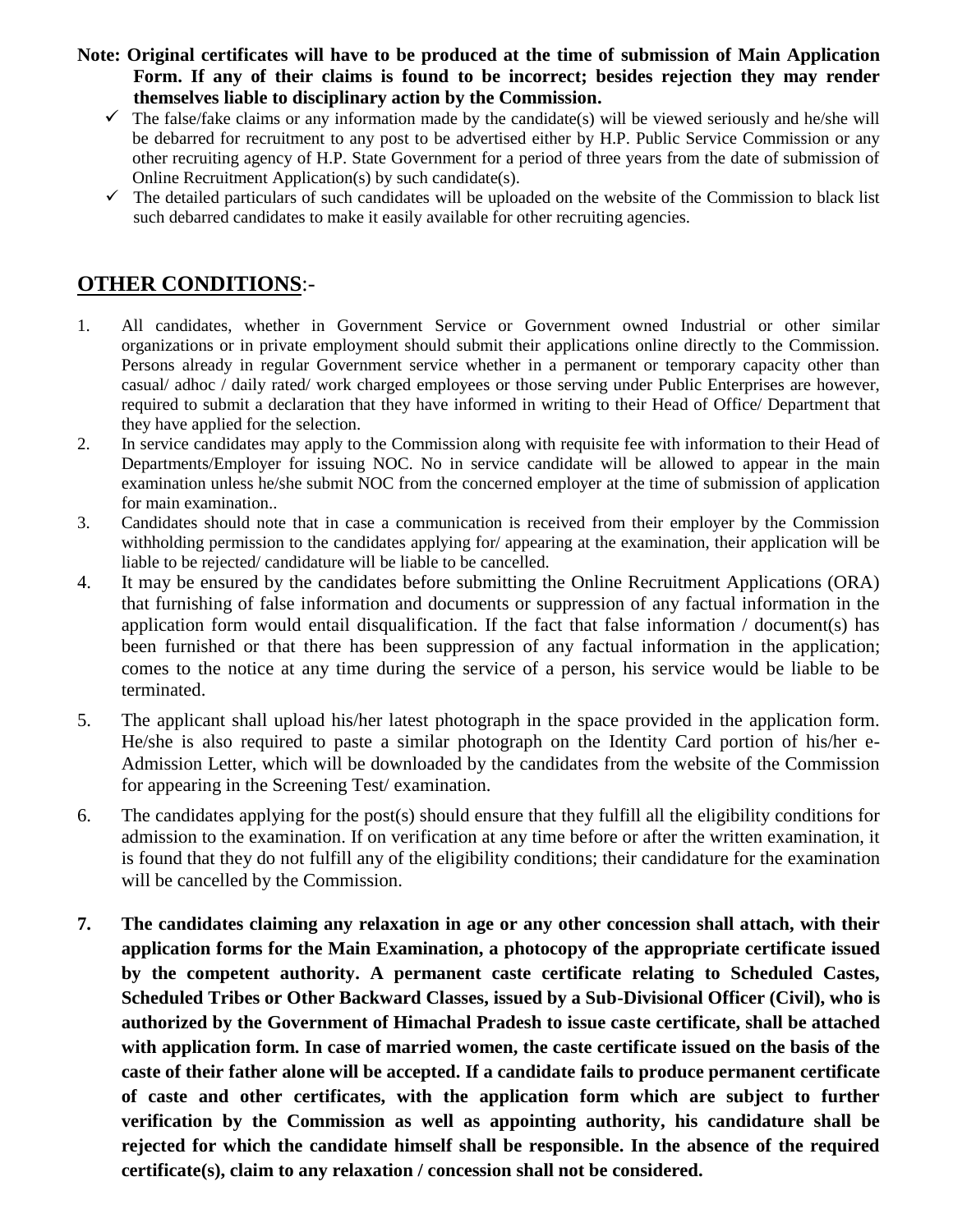8. Candidate who is or has been declared by the Commission to be guilty of:- (a) Obtaining support for his/her candidature by the following means, namely:-

|  |  | offering illegal gratification to, or |
|--|--|---------------------------------------|
|--|--|---------------------------------------|

- applying pressure on, or
- blackmailing, or threatening to blackmail any person connected with the conduct of the examination, or
- (b) impersonating, or
- (c) procuring impersonation by any person, or
- (d) submitting fabricated documents or documents which have been tampered with, or
- (e) making statements which are incorrect or false or suppressing material information, or
- (f) resorting to the following means in connection with his/her candidature for the examination, namely:
	- obtaining copy of question paper through improper means,
	- finding out the particulars of the persons connected with secret work relating to the examination,
	- influencing the examiners, or
- (g) using unfair means during the examination, or
- (h) writing obscene matter or drawing obscene sketches in the scripts, or
- (i) misbehaving in the examination hall including tearing of the scripts, provoking fellow examinees to boycott examination, creating disorderly scene and the like, or
- (j) harassing or doing bodily harm to the staff employed by the Commission for the conduct of their examinations, or
- (k) being in possession of or using mobile phone, pager or any electronic equipment or device or any other equipment capable of being used as a communication device during the examination; or
- (l) violating any of the instructions issued to candidates along with their admission certificates permitting them to take the examination, or
- (m) attempting to commit or as the case may be abetting the commission of all or any of the acts specified in the foregoing clauses; may in addition to rendering himself/herself liable to criminal prosecution, be liable:-

to be disqualified by the Commission from the examination for which he/she is a candidate and/or

- (n) to be debarred either permanently or for as specified period:
	- by the Commission from any examination or selection held by them.
- by the Central Government from any employment under them, and (o) if he/she is already in service under Government to disciplinary action under the appropriate Rules. Provided that no penalty under these Rules shall be imposed except after:-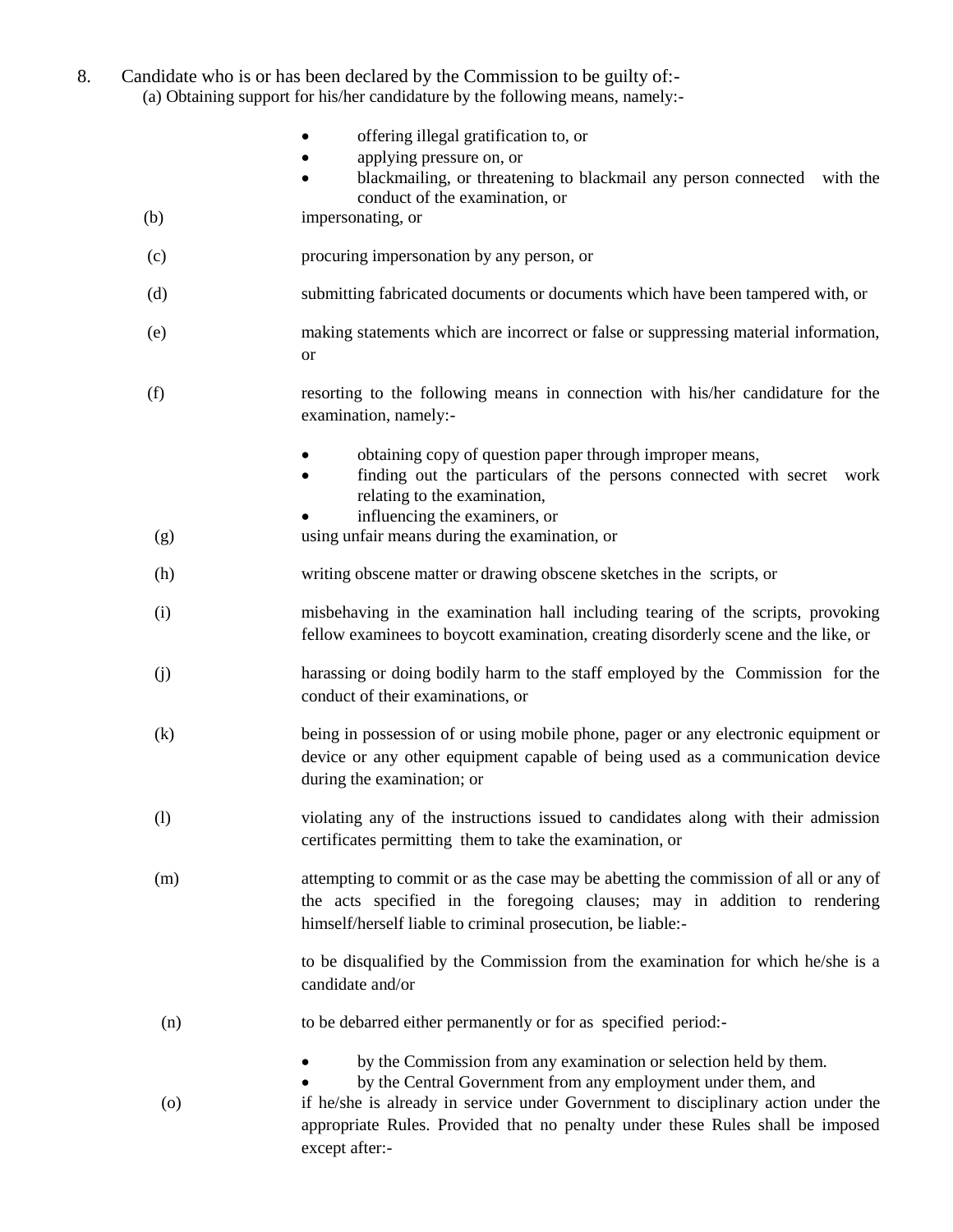- giving the candidate an opportunity of making such representation, in writing as he/she may wish to make in that behalf; and
- taking the representation, if any, submitted by the candidate within the period allowed to him/her into consideration.
- **9.** The Centres of holding examination are liable to be changed at the discretion of the Commission. However, every effort will be made to allot the centre(s) of their choice to the candidates. But, the Commission may, at its discretion, allot a different centre to a candidate when circumstances so warrant.

## **DISQUALIFICATIONS FOR ADMISSION TO THE EXAMINATION:**

No candidate will be eligible for admission to the examination:-

- a) If he/ she has been dismissed from any previous service;
- b) If he/ she has been convicted of any offence involving moral turpitude or has been permanently debarred / disqualified from appearing in any examination or selection;
- c) If he / she is found either directly or indirectly influencing the selection process in any manner;
- d) If a male candidate who has more than one living wife and if a female candidate, who has married a man already having another wife; or
- e) If he / she is an un-discharged insolvent.

# **SCHEME OF EXAMINATION:**

Initially, an objective type Preliminary Examination of three hours' duration, will be conducted consisting of one paper of 200 Questions one mark each of multiple choice answers for short listing the candidates for the Main examination. The marks obtained by the candidates in the Preliminary Examination will not be counted for determining their final order of merit.

The number of candidates to be called for (Main) written examination will be 20 times of the total number of posts advertised. The candidates having been declared qualified in the Preliminary Examination will be entitled for admission to the (Main) written examination consisting of three papers. The candidate shall have to pass all the three subjects.

Note:- There will be negative marking for incorrect answers (as detailed below) for all questions:-

- (a) There are four alternatives for the answers to every question. For each question for which a wrong answer has been given by the candidate, on fourth (0.25) of the marks assigned to that question will be deduced as penalty.
- (b) If a candidate gives more than one answer, it will be treated as wrong answer even if one of the given answers happen to be correct and there will be same penalty as above for that question.
- (c) If a question is left blank i.e. no answer is given by the candidate, there will be no penalty for that question.

The candidates who are declared qualified in the Preliminary Examination shall be required to submit requisite documents in support of their eligibility for Main written examination separately on the prescribed application form, which will be uploaded on the official website of the Commission after the declaration of result of Preliminary Examination. No separate intimation will be issued in this regard.

Preference list for the posts advertised under rules, as mentioned in the Application Form shall be filled in / indicated by the candidate at the time of submission of application form for the main examination and the candidate will be selected in order of merit in accordance to the order of preference list. Once preference list has been submitted, no change / amendment therein shall be permitted and no representation will be considered in this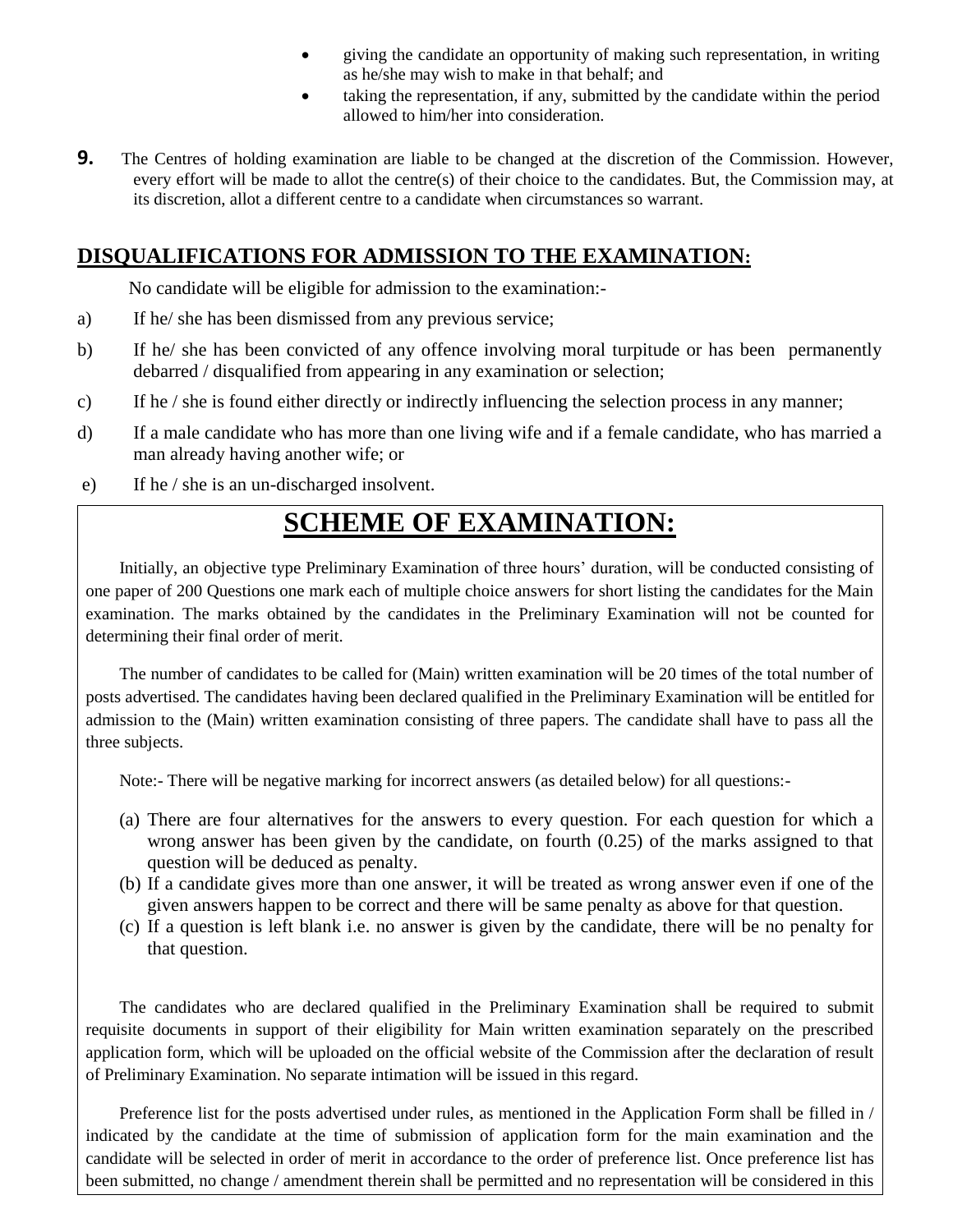regard.

The candidates will be considered for selection only for those posts and in the order as indicated by him/her in the preference list. They will not be considered for any post not mentioned by them in the preference list, irrespective of the fact that in the order of merit they are eligible for selection to the posts.

If a candidate has not submitted the preference list duly filled in, to the Commission, or has submitted the preference list without his/her signature or has not expressed any choice / preference whatsoever in the preference list, will be considered for all posts in the order in which these have been listed in the advertisement.

### **Appendix-I**

### **SYLLABUS FOR PRELIMINARY EXAMINATION**

#### **Himachal Pradesh Subordinate Allied Services/ Posts Examination, 2019 Paper of three hours' duration consisting of 200 marks (General Knowledge) (Objective type).**

1. History, Geography and socio economic development of Himachal Pradesh.

#### **60 marks**

2. Knowledge of current events of national and international importance and such matters of every day observation and experience in their scientific aspects as may be expected of an educated person who has not made a special study of any scientific subject.

### **60 marks**

3. Modern History (From 1857 onwards) of India, Indian culture, Indian Polity, Indian Economy, Geography of India, and Disaster Management. Environment and Gender issues and teaching of Mahatma Gandhi.

#### **80 marks**

### **Appendix-II**

## **Syllabus for Main Examination:-**

| Paper No.                                                                                                                                                                                                            | Paper                                                                                                                                                                                                                                                                                                                                                                                                                                                        | <b>Maximum</b> | <b>Duration of paper</b> |  |  |  |
|----------------------------------------------------------------------------------------------------------------------------------------------------------------------------------------------------------------------|--------------------------------------------------------------------------------------------------------------------------------------------------------------------------------------------------------------------------------------------------------------------------------------------------------------------------------------------------------------------------------------------------------------------------------------------------------------|----------------|--------------------------|--|--|--|
|                                                                                                                                                                                                                      |                                                                                                                                                                                                                                                                                                                                                                                                                                                              | <b>Marks</b>   |                          |  |  |  |
| I                                                                                                                                                                                                                    | <b>English (Conventional)</b>                                                                                                                                                                                                                                                                                                                                                                                                                                | 150 Marks      | 03 hours                 |  |  |  |
| expression.                                                                                                                                                                                                          | Candidates will be required to answer questions designed to test their understanding of English and workmen<br>like use of words. Some of the questions will be devised to test also their reasoning power, their capacity to<br>perceive implications their ability to distinguish between the important and the less important and to write an<br>essay. Passage will usually be set for summary or précis. Credit will be given for concise the effective |                |                          |  |  |  |
| Paper No.II                                                                                                                                                                                                          | <b>Hindi</b> (Conventional)                                                                                                                                                                                                                                                                                                                                                                                                                                  | 150 Marks      | 03 hours                 |  |  |  |
| $\mathbf{i}$<br>Translation of an English Passage into Hindi.<br>Explanation of Hindi passage in Prose and Poetry in same language.<br>$\rm ii)$<br>$\overline{iii}$<br>Composition (Essay, Idioms, Correction etc). |                                                                                                                                                                                                                                                                                                                                                                                                                                                              |                |                          |  |  |  |
| Paper No. III                                                                                                                                                                                                        | <b>General Knowledge</b>                                                                                                                                                                                                                                                                                                                                                                                                                                     | 200 Marks      | 03 hours                 |  |  |  |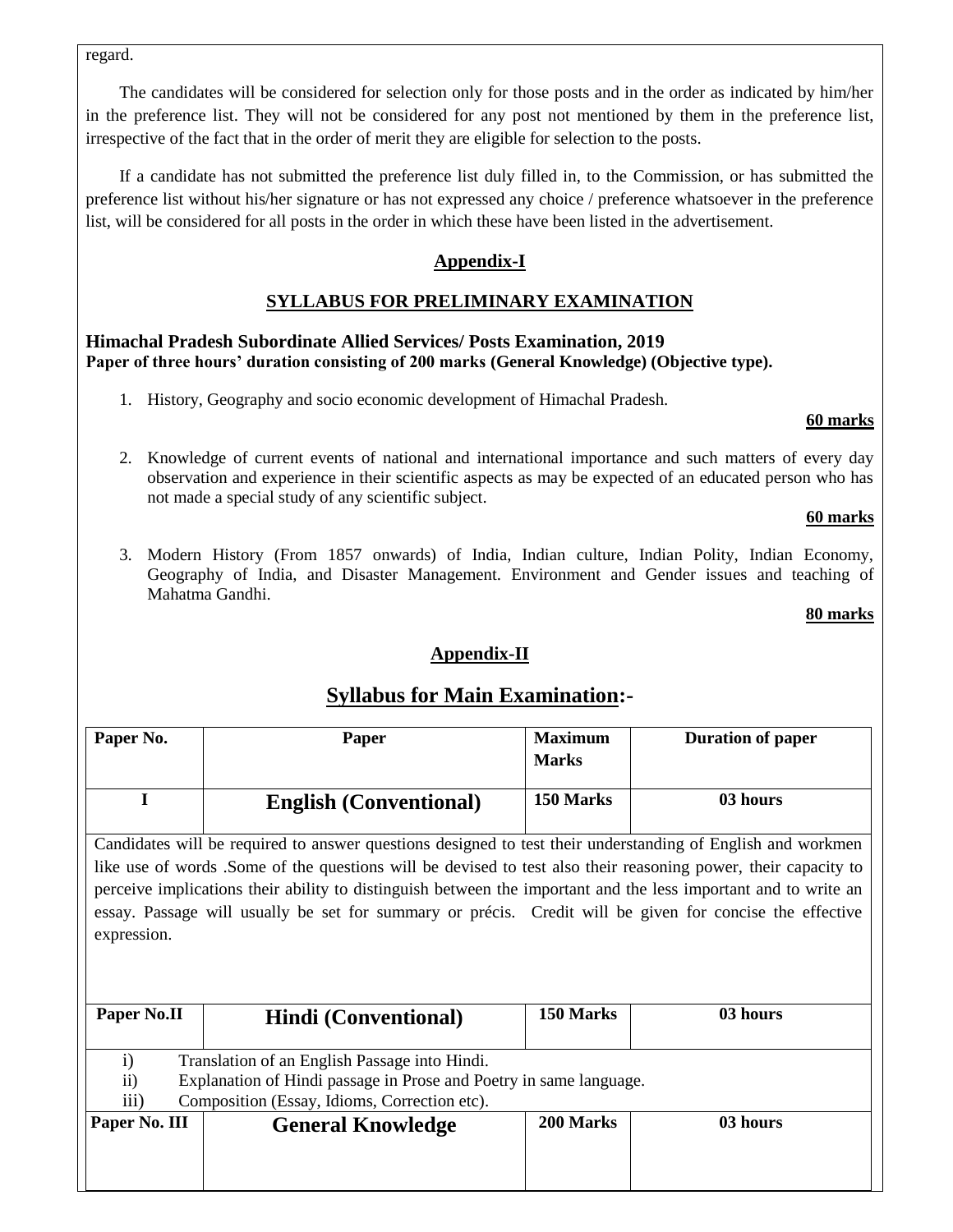History, geography, and socio economic development of Himachal Pradesh. Knowledge of current events of National and International importance and of such matter of every day observation and experience in their scientific aspects as may be expected of an educated person who has not made a special study of any scientific subject. The paper will also include questions on Modern History (From 1857 onwards) of India, Indian culture, Indian polity, Indian Economy and Geography of India of such nature as candidates should be able to answer without special study and question on the teachings of Mahatma Gandhi.

**No candidate would be considered to have qualified the Written test unless he obtains 40% marks in aggregate in all papers and atleast 35% marks in each paper. The evaluation shall be based on the parameters as specified in Appendix-III.** 

### **There will be following subjects for the (Main) examination:-**

| Sr.<br>No. | <b>Subject</b>                 | <b>Max. Marks</b> |
|------------|--------------------------------|-------------------|
|            | Paper-I English (Conventional) | 150               |
|            | Paper-II Hindi(Conventional)   | 150               |
| 3.         | Paper-III General Knowledge    | <b>200</b>        |

**Evaluation:** The evaluation of candidate shall be based on the parameters as specified in Appendix-III.

### **Appendix-III**

|                | <b>Parameters of evaluation</b>                                  |              |          |
|----------------|------------------------------------------------------------------|--------------|----------|
| $\mathbf{1}$ . | <b>Written Test:</b>                                             |              | 85 marks |
|                | Percentage of marks obtained in written test to be calculated    |              |          |
|                | out of 85 marks. For example, a candidate getting 50 % marks in  |              |          |
|                | written test will be given 42.5 marks.                           |              |          |
| 2.             | Evaluation of candidates to be made in the following manner:-    |              | 15 marks |
| (i)            | Weightage for the minimum educational qualification prescribed   |              |          |
|                | in the Recruitment & Promotion Rules:                            |              |          |
|                | { Percentage of marks obtained in the educational qualification  |              |          |
|                | would be multiplied by 0.025. For example, an individual has     |              |          |
|                | secured 50 % marks in the required educational qualification, he | 2.5 marks    |          |
|                | / she will be allowed $1.25$ marks $(50x0.25=1.25)$              |              |          |
| (ii)           | Belonging to notified Backward Area or Panchayat, as the case    | 1 mark       |          |
|                | may be.                                                          |              |          |
| (iii)          | Land less family/ family having land less than 1 Hectare to be   | 1 mark       |          |
|                | certified by the concerned Revenue Authority.                    |              |          |
| (iv)           | Non employment Certificate to the effect that none of the family | <b>1mark</b> |          |
|                | members is in Government / Semi Government service.              |              |          |
| (v)            | Differently abled persons with more than 40% impairment /        | 1 mark       |          |
|                | disability/infirmity.                                            |              |          |
| (vi)           | NSS(atleast one year) / certificate holders in NCC / The Bharat  | 1 mark       |          |
|                | Scout and Guide / Medal winner in National Level sports          |              |          |
|                | competitions.                                                    |              |          |